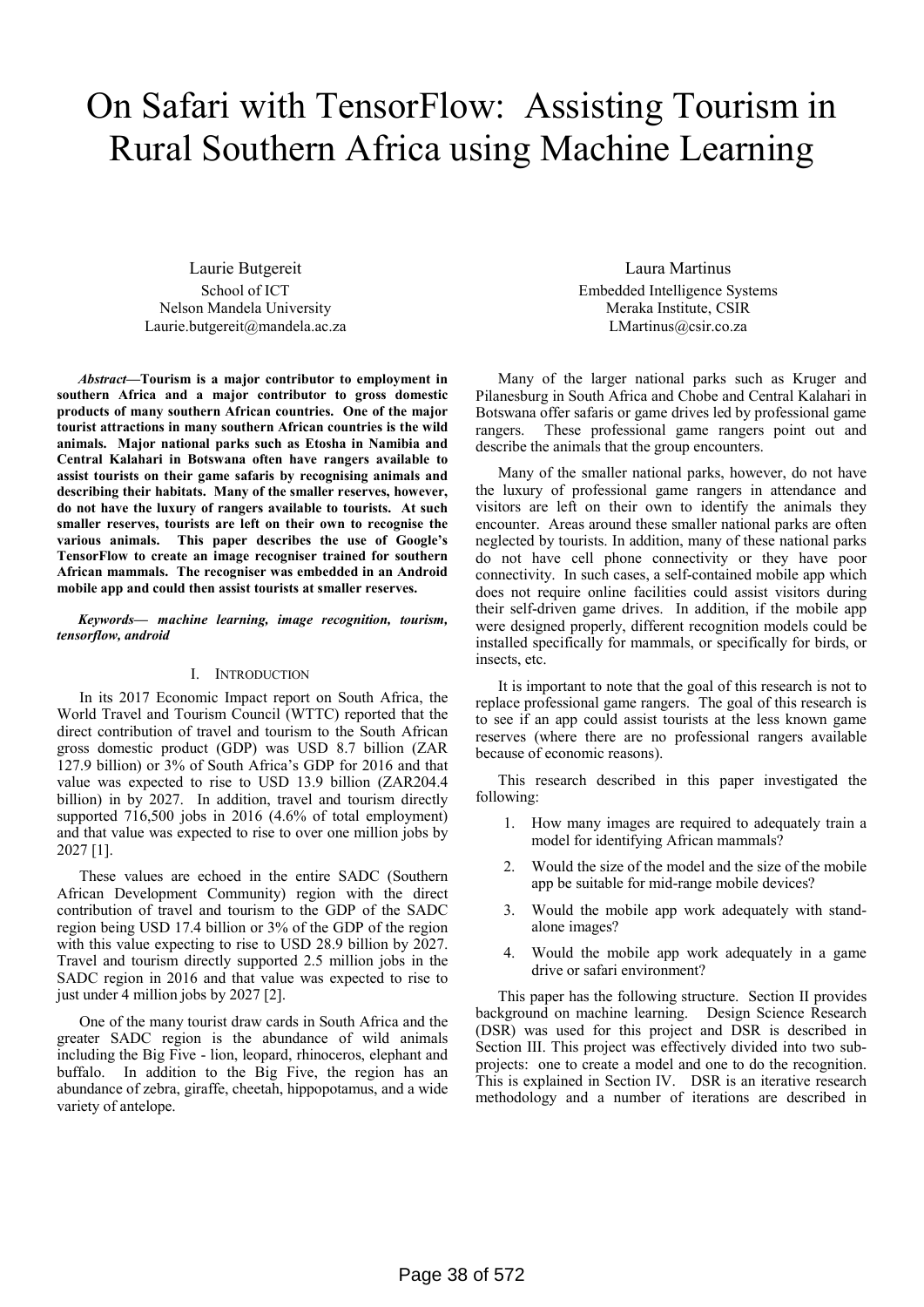Sections V through VII. The results and conclusion can be found in Sections VIII and IX respectively.

## II. LITERATURE REVIEW

Various image recognition techniques could be used for the creation of a classification system for African animals.

# *A. Template Matching*

A simple technique for image recognition is template matching in which a template which represents each of the classifications is stored. Each new input image is matched against the all the templates and the best matching template then results in the classification of the image.

## *B. HMMs and ANNs*

Hidden Markov Models (HMM) can be used for image classification. For each of the image classifications a statistical model is created into which the features of the input image are entered [3]. Each model outputs the probability that the input image matches the classification and the highest probability is chosen as the classification of the image.

Artificial neural networks (ANN) are often used in image classification. ANNs are composed of neurons. The connections between the neurons have an associated weight which can be fine-tuned through the training of the network. An adequately trained ANN can then accurately classify images according to their features [4].

A common downside to most of these image recognition systems is that the pixels of the image are not input. These techniques rather take the extracted features of the image as input. This requires a feature extraction method to be developed in addition to the classification system. Convolutional neural networks (CNN) are considered to be one of the most accurate methods in image classification as instead of taking a vector of image's features as input it takes the images as input [5]. A disadvantage of CNNs, however, is that a large amount of data is necessary in order to adequately train the network [6].

### *C. CNNs*

A CNN is well adapted to be used in image classification and was designed in a way that simulates human vision [7].

CNNs convert the input image's pixel values to the final classification through convolutional, pooling, and fully connected layers, in various arrangements [6]. The convolutional and fully connected layers have associated parameters (weights and biases) while pooling layers do not.

The input neurons to the CNN is the two dimensional array of pixel intensities, usually the three colour channels red, green, and blue (RGB) [8]. These neurons are connected to a hidden layer, but unlike in a standard ANN, not every input neuron is connected to every hidden neuron. Small regions of the input neurons are connected to a hidden neuron as depicted in Illustration 1. This small region of input neurons is referred to as the local receptive field of each hidden neuron [6]. Each

of the connections between the local receptive field neurons and the hidden layer neuron has a weight which it needs to learn and each of the hidden neurons has an overall bias which it needs to learn in order to be able to analyse the local receptive field it connects to [9]. The output of the neuron is computed by calculating the dot product of the weights and the local receptive field followed by a non-linearity [9]

Each local receptive field is shifted by one pixel to form the next field as can be seen in Figure 1.

This first hidden layer detects one feature, meaning that all of the neurons in one hidden layer detect the same feature. By having one layer detecting the same feature in all the local receptive fields is one of the reasons why CNNs are well adapted to image recognition [6]. It would still be possible for the CNN to recognise for example a picture of a lion whether the lion was placed in the top right of the image or in the bottom left.





Pooling layers simplify the output information of the convolutional layers. The pooling layers essentially create a condensed feature map from the convolutional layer [8]. The reason is to reduce the spatial size in order to reduce the number of parameters in the network [6]. Various methods of doing this pooling exist, however the most commonly used method is max pooling using a form of 2x2 filters with a stride of 2 for the depth of the volume [9]. A fully connected layer then connects all the neurons from the pooled layers into a final layer of output neurons.

Various open source libraries are available for creating machine learning algorithms and deep neural networks. TensorFlow if one of these libraries developed by Google and makes it simpler to design, build, and train models. With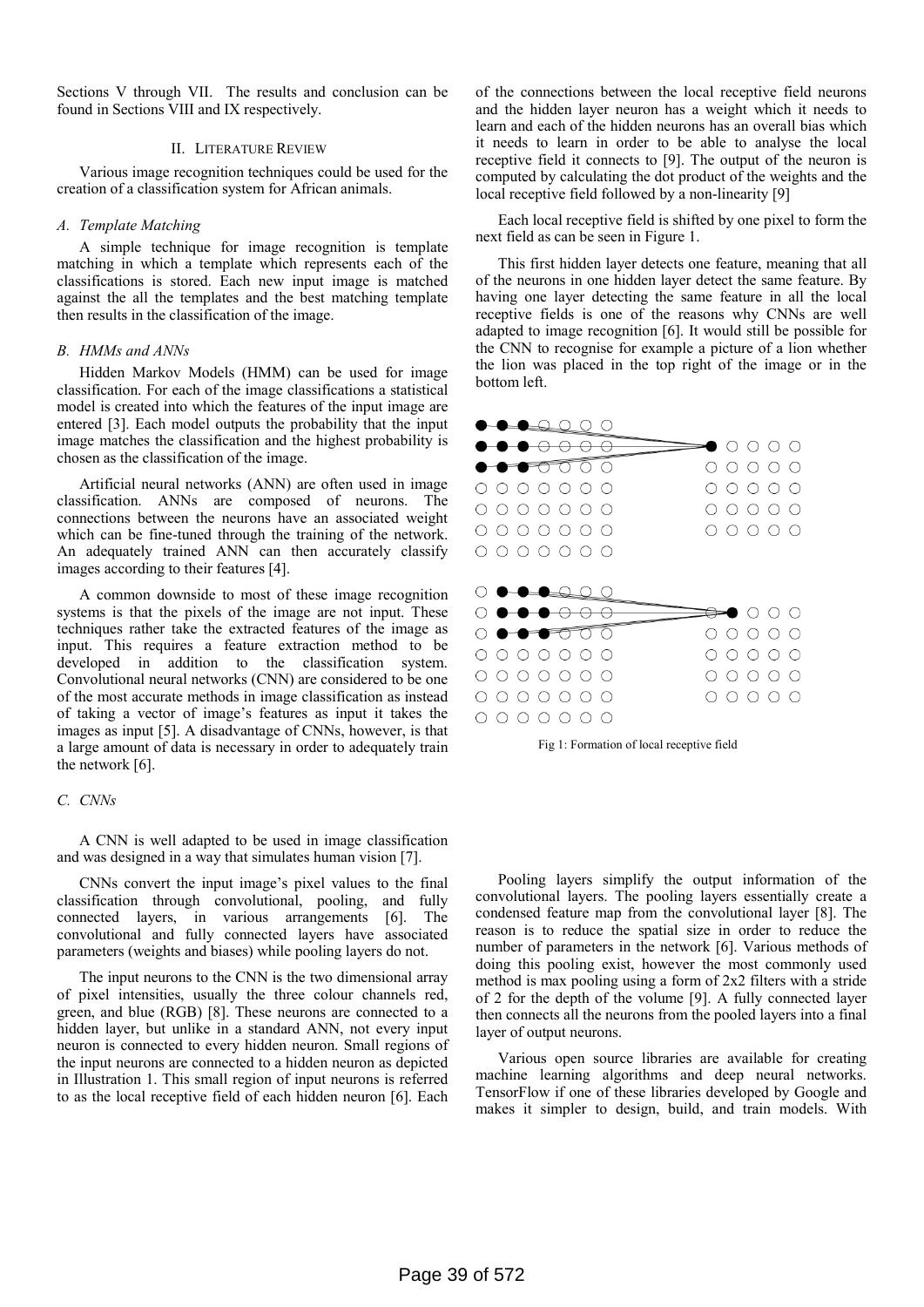TensorFlow, neural networks, and specifically for this project, CNNs, can be created without the need for knowledge about the mathematics behind the networks.

# III. DESIGN SCIENCE RESEARCH

Design Science Research (DSR) is an iterative research paradigm for solving important real-world problems. DSR consists of five steps awareness, suggestion, development, evaluation and conclusion [10]-[13].

The awareness step occurs when researchers become aware of a problem or situation which needs improving. In this particular case, both authors enjoy the African bush and associated game drives and have travelled widely in rural Africa. In conversations with other visitors at the national parks, it became clear that many visitors do not know the names of many of the African mammals.

The suggestion step occurs when possible solutions to the problem are presented. In the case of this research, the second author was using TensorFlow for a medical research application and suggested that TensorFlow would be a possible solution to recognising African mammals.

The development and evaluation steps are typically iterated numerous times until the results are satisfactory.

This project was, in effect, broken into two sub-projects which could run partially concurrently. This is explained in Section IV.

Sections V through VII describe the various iterations with respect to training the model, creating a classifier, and the mobile development.

The final results and the final conclusion steps are documented in Sections VIII and IX.

# IV. TWO SUB-PROJECTS

Google has already released an Inception model as a demonstration of how TensorFlow could be used to do image recognition. The Inception model recognises approximately one thousand objects including a number of African animals, animals from other continent, musical instruments, office equipment, etc.

 The first sub-project was to learn to create a model which was syntactically compatible with the Inception model but for use with only African mammals. The second sub-project which could run concurrently was to learn to do image recognition on an Android device using the Inception model.

 Once the first sub-project started generating its own model which was compatible with Inception, then the Inception model was removed from the second sub-project and replaced with the real African mammal model.

# V. TRAINING ITERATIONS

Initially a simple CNN was created using TensorFlow consisting of layers as indicated in Table 1.

This CNN classified 10 types of animals. The system was initially trained with 50 images per animal, obtained from flickr.com. This system performed poorly because a disadvantage of CNNs is that they need to be trained with a large amount of data in order to provide accurate results.

Table 1: Layers of the CNN

| Layer   | Receptive<br><b>Field Size</b> | Feature<br>Maps | FC Nodes | Dimensions |
|---------|--------------------------------|-----------------|----------|------------|
| Input   |                                |                 |          | 128x128x3  |
| Conv    | 5x5                            | 32              |          | 128x128x32 |
| Pooling | 2x2                            |                 |          | 64x64x32   |
| Conv    | 5x5                            | 64              |          | 64x64x64   |
| Pooling | 2x2                            |                 |          | 32x32x64   |
| Conv    | 5x5                            | 64              |          | 32x32x64   |
| Pooling | 2x2                            |                 |          | 16x16x64   |
| Fully   |                                |                 | 1024     | 1024x1     |
| Connect |                                |                 |          |            |
| Output  |                                |                 | 10       | 10x1       |

The system was improved by using 300 images per animal, with a batch size of 50, and with 5000 iterations. This system performed with an accuracy of 56%.

Due to constraints on downloading training images from flicker.com further images were downloaded from Image-Net, which allows access to thousands of images.

Due to the access to large amounts of training data it was decided to upgrade the system from classifying 10 animals to classifying 36 animals, with each animal having a couple hundred available training images. This system was trained with a batch size of 100, and with 10,000 iterations. This system performed with an accuracy of 65%.

To further improve the system it was decided to rather make use of a pre-trained model and fine tune it to our training set rather than use the model which we created.

# VI. PRETRAINED MODEL ITERATIONS

By using Google's Inception model and retraining it for our training data the accuracy of the system increased significantly as the Inception model was designed for recognizing 1000 items. To tune the model to the system's requirements an additional layer was added to the Inception model. This layer was a fully connected layer connecting all of the previous output neurons to 36 output neurons, one for each animal to be classified. The system was then trained with a batch size of 100 and 16000 iterations. This system performed with an accuracy of 88%.

This system provided high accuracy in recognizing 36 different African animals. The downside to this system however was that the size of the trained model was roughly 100 MB. This is too large to facilitate easy download to a mobile device.

The MobileNet model was fine-tuned and trained in the same manner as the Inception model. This model consists of less layers than the Inception model, meaning less parameters need to be stored. The trained MobileNet model performed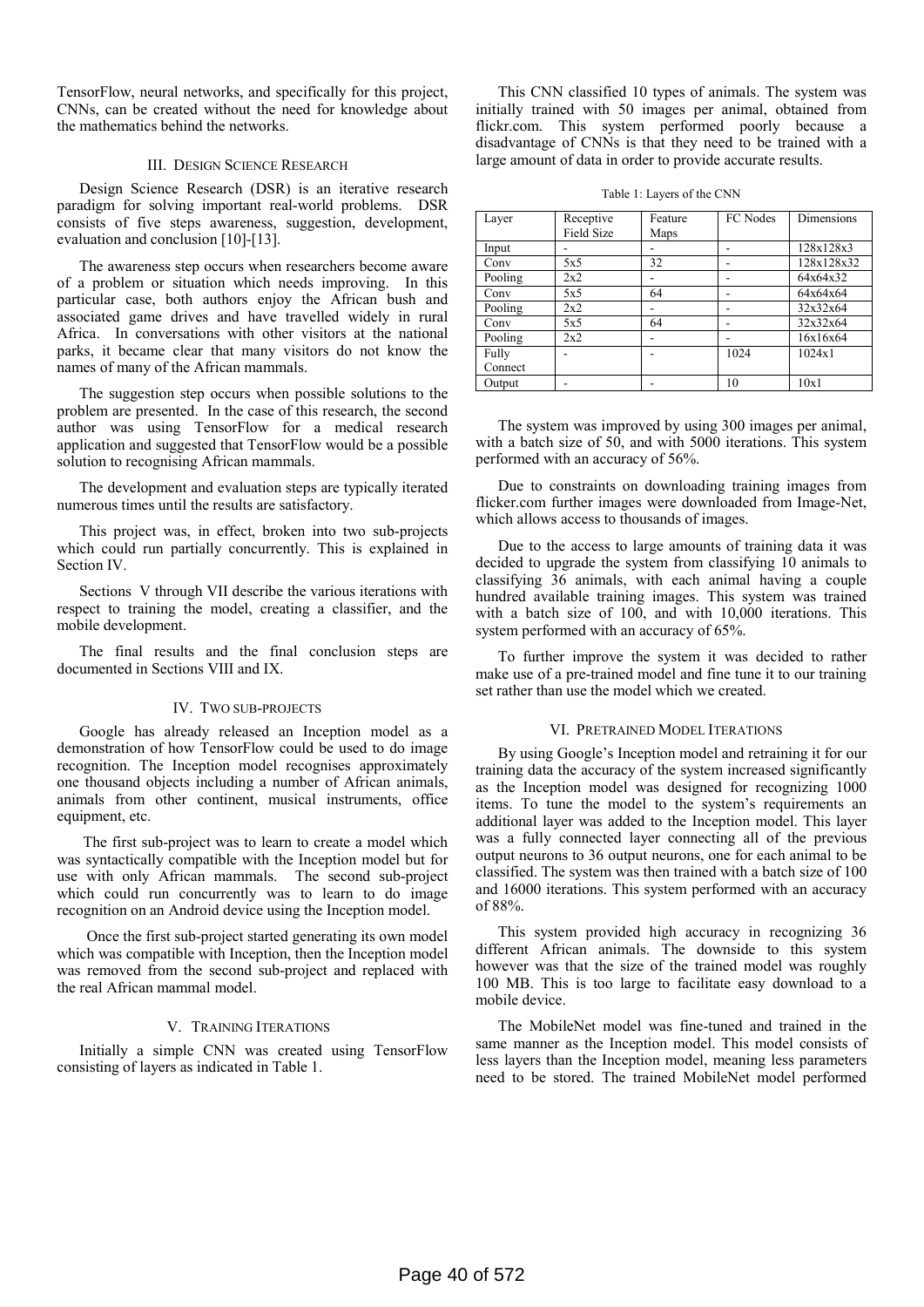with an accuracy of 85% and is 17 MB in size. This is a slight reduction in accuracy for a significant reduction in size.

# VII. RECOGNISER ITERATIONS

The Android development was conducted concurrently to the various training iterations. There were three iterations as indicated

- 1. The first iteration of the Android app merely used the demonstration Google Inception model and associated libraries. This would ensure that the Android app could recognize objects which were in the Google demonstration Inception model. This was done completely independently of the training iterations described in Section V
- The second iteration used the first specific model for this research project as described in Section V. This iteration produced an extremely large apk of approximately 130 Megabytes.
- 3. The third iteration used the MobileNet model. This apk was 35 Megabytes.



Fig 2: Android app

Three examples of the Android app recognising images can be seen in Fig. 2

### VIII.RESULTS

As described in Section IV, there were two sub-projects in this research project: 1) to create a TensorFlow image recogniser for South African mammals, 2) to embed this model in an Android app which tourists could use when a game ranger was not available to accompany them on a game drive. The results of the sub-project #1 were presented in Sections V and VI.

This section only presents results of testing the Android app. The system was tested in three ways: 1) the model itself was tested, 2) the Android app including the model was tested with downloaded images, 3) and the Android app was tested live on a game drive at Pilanesburg in South Africa.

Test #1 was conducted by testing the trained model with 20% of images which were excluded from the training process.

Test #2 (with downloaded images) was conducted by giving the app on a tablet to a person and allowing them to download any images for South African mammals from the internet and run the images through the app.

Test #3 (on a live game drive) was conducted at Pilanesburg Game Reserve in North West province of South Africa.

Test #1 resulted in an accuracy of 85%. This was calculated at the end of the training process. Tests #2 and #3 indicated that the Android app worked well with isolated images of one animal. This was especially true of close up photographs. Iconic photographs of individual elephants, lions, zebras, and giraffes were recognised with 100% accuracy. In addition, animals which are often confused by human beings (such as impala and springbok, or leopard and cheetah, or wild dog and spotted hyena, or kudu and nyala) were correctly identified in isolated images.

However, many animals stay in groups or herds such as impala. In addition, many different types of animals congregate together such as zebra and wildebeest. Some animals are often a distance from the road (or photographer) such as a leopard on a distant rock or a pride of lions under a tree. In such cases the Android app either failed to recognise the animals or misrecognised it.

A subsequent release of the recogniser (outside the scope of this research) took the image and broke it up to smaller tiles and ran the image recognition algorithms on the individual tiles.

# IX. CONCLUSION

Tourism is a major contribution to many African economies. Major national parks attract tourists which, in turn, then purchase petrol, rent accommodation, utilize restaurants, and employ rangers. Some of the smaller parks and game reserves, however, do not have rangers available to assist tourists on their safaris. This research looks at the use of an image recogniser embedded in an Android app to assist tourists at the smaller reserves where no rangers were available.

Images were obtained from fickr.com and image-net.org in order to train a model using Google's TensorFlow. The model was then embedded in the Android app. Testing included

- 1. Testing of the image recogniser alone
- 2. Testing of the Android app with images downloaded from the Internet
- 3. Testing of the Android app during a game drive safari

As explained in the Results Section (Section VIII), there were good and excellent results for tests #1 and #2. In the case of safari (game drive) situations, however, many different types of animals are either congregated together or are quite a distance from the photographer. Additional work is invited in such situations.

## ACKNOWLEDGMENTS

The authors thank Image-Net (http://image-net.org) for providing thumb nails and URLS of images which were used for training the final model. In addition, the authors thank the